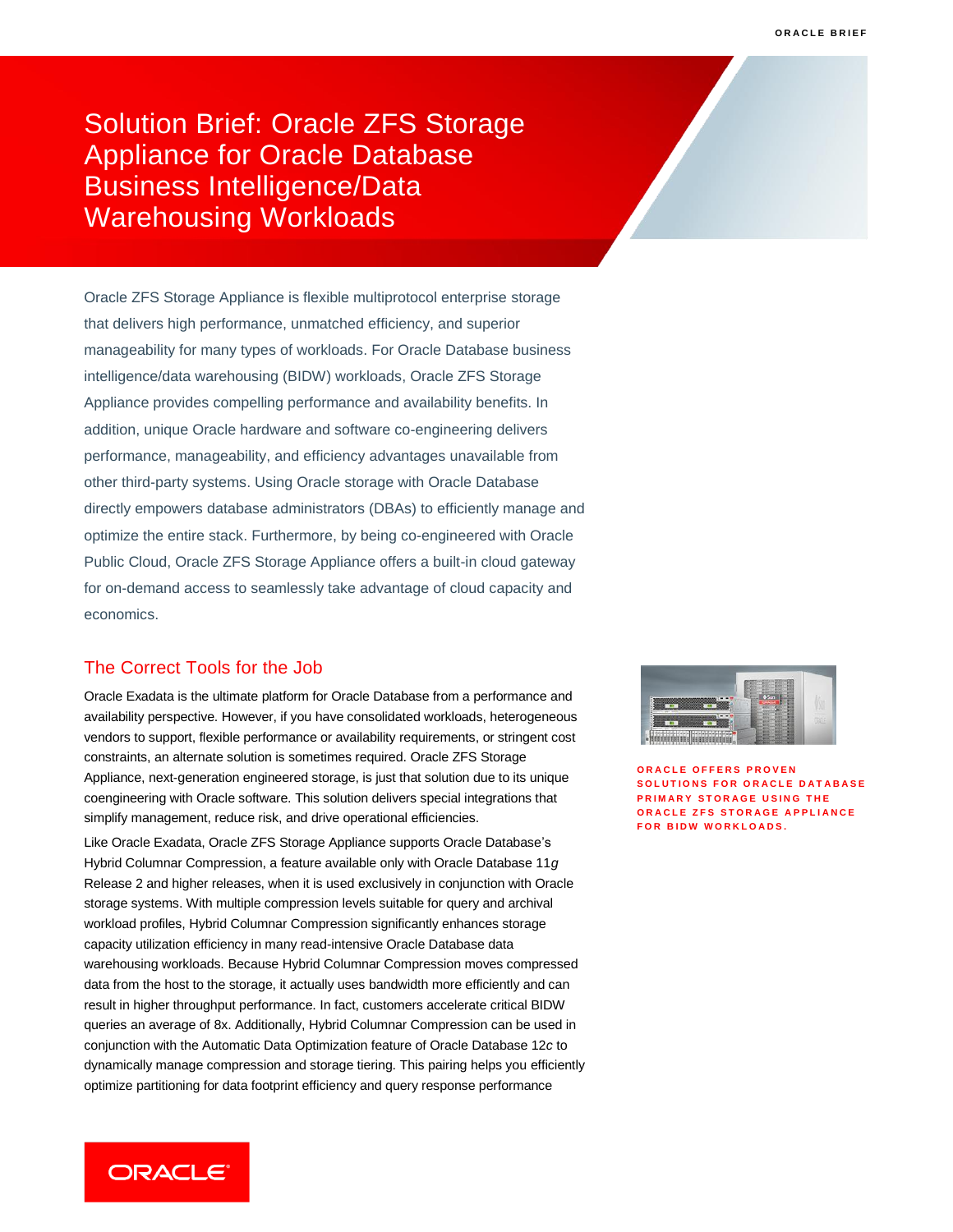without manual intervention. This feature can be further enhanced by moving noncritical data to the cloud and taking advantage of on-demand capacities in the cloud. For more information, please see the ["Automatic Data Optimization with Oracle](http://www.oracle.com/technetwork/database/automatic-data-optimization-wp-12c-1896120.pdf)  [Database 12c"](http://www.oracle.com/technetwork/database/automatic-data-optimization-wp-12c-1896120.pdf) white paper.

# Superior BIDW Performance

BIDW storage workloads are generally characterized by large-block-size highthroughput reads in response to query commands. From a performance perspective, the key requirement is high bandwidth throughput as opposed to high transactional frequency (that is, MB/sec is a priority over IOPS). Oracle ZFS Storage Appliance combines a scalable storage operating system, high-throughput system design, and intelligent caching to deliver superior performance for just this type of workload. Plus, with all-flash and hybrid flash/disk configurations available, Oracle ZFS Storage Appliance delivers high performance at a lower cost—enabling better price/performance compared to competitive systems. For large and growing BIDW workloads, this price/performance advantage is critical. For further information, please see the ["Realizing the Superior Value and Performance of Oracle ZFS Storage](http://www.oracle.com/us/products/servers-storage/storage/nas/resources/zfs-sa-businessvaluewp-final-1845658.pdf)  [Appliance"](http://www.oracle.com/us/products/servers-storage/storage/nas/resources/zfs-sa-businessvaluewp-final-1845658.pdf) white paper.

# High Availability and Data Protection

**ORACLE** 

Aside from performance, high availability is required in many BIDW environments so that queries can continue to be served in the event of component failures. Oracle ZFS Storage Appliance offers high availability through dual-controller configurations with controller failover mechanism, drive failure redundancy, and network redundancy features. Furthermore, the ZFS file system performs end-to-end checksumming and self-healing to ensure data integrity and prevent silent data corruption. Please see the ["Architectural Overview of the Oracle ZFS Storage Appliance"](http://www.oracle.com/technetwork/server-storage/sun-unified-storage/documentation/o14-001-architecture-overview-zfsa-2099942.pdf) white paper for further details. Additionally, when the Data Guard feature of Oracle Database, Enterprise Edition, is used in conjunction with Oracle ZFS Storage Appliance, a fully synchronous, duplicate instance of the database can be maintained on a redundant system. This offers you the ultimate in-system or site-level outage protection with far less performance impact than traditional storage-based synchronous replication solutions. Oracle has documented best practices for tuning Oracle ZFS Storage Appliance for optimal performance and for availability by ensuring that database hosts do not time out and applications continue running with zero data loss and minimal disruption time.

One of the compelling features of Oracle ZFS Storage Appliance is the ability to tune settings for optimal performance and efficiency in different workloads. While disk mirroring is available for high transactional performance, single-parity RAID can be employed in many throughput-oriented BIDW workloads for performance and space efficiency benefits. Also, share settings, including ZFS Intent Log (ZIL) behavior and block sizes, can be tuned for different workloads, and for different conditions. For example, a share that contains a data warehouse compressed by Hybrid Columnar Compression might optimally use a different record size than a share that contains an uncompressed data warehouse, and yet another record size would be used for other shares that are transactional in nature. Thus, unlike most storage systems from other



#### **HYBRID COLUMNAR COMPRESSION, U N I Q U E L Y A V A I L A B L E W I T H T H E COMBINATION OF ORACLE DATABASE AND ORACLE STORAGE, CAN PROVIDE UP TO 50X COMPRESSION IN DATA WAREHOUSING ENVIRONMENTS.**

Oracle ZFS Storage Appliance offers compelling benefits in an Oracle Database primary storage environment:

- High availability
- High performance in both transactional and BIDW workloads
- Reduced management complexity costs at a lower upfront cost
- Unprecedented integration with Oracle Database, such as Oracle Intelligent Storage Protocol and Hybrid Columnar Compression
- Proven best practices used in Oracle IT's own data centers



FOR MORE INFORMATION Contact: 1.800.ORACLE1

## Integrated Cloud Applications & Platform Services

Copyright © 2017, Oracle and/or its affiliates. All rights reserved. Oracle and Java are registered trademarks of Oracle and/or its affiliates. Other names may be trademarks of their respective owners. Intel and Intel Xeon are trademarks or registered trademarks of Intel Corporation. All SPARC trademarks are used under<br>license and are trademarks or registered trademarks of SPARC Int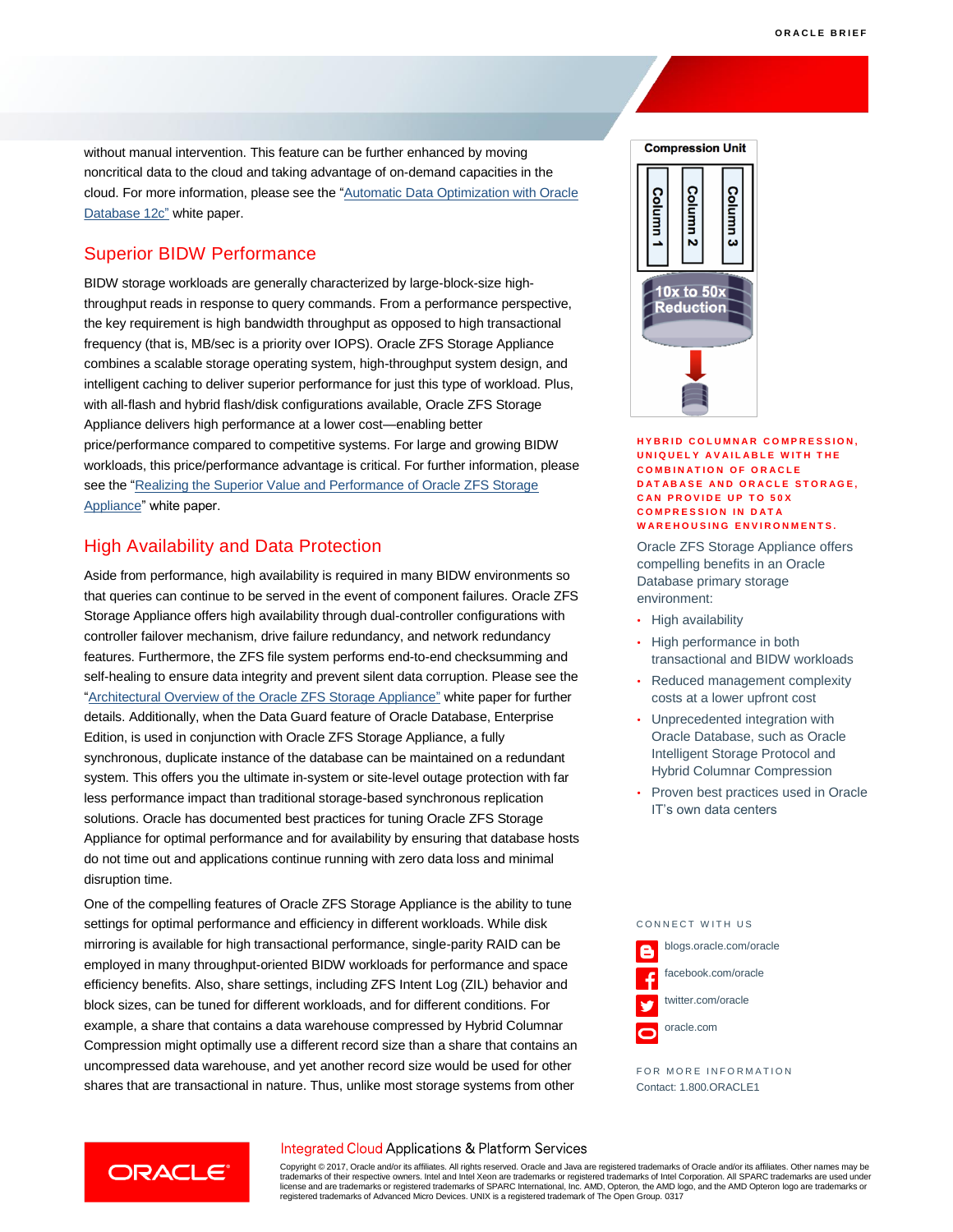vendors, Oracle ZFS Storage Appliance can be optimally tuned for a variety of distinct Oracle Database workloads. To eliminate the tuning and guesswork required to optimize these share parameters, Oracle ZFS Storage Appliance has exclusive coengineering with Oracle Database 12c to dynamically automate this as a background process. This unique technology feature of Oracle ZFS Storage Appliance, Oracle Intelligent Storage Protocol, can reduce administrative steps to tune database storage by up to 65 percent. Oracle Intelligent Storage Protocol sends hints from Oracle 12c and higher databases to Oracle ZFS Storage Appliance to optimize critical storage resources without manual intervention, and it can actually prioritize I/O to further improve performance by reducing resource contention. This can enable consolidation of diverse database workloads on a single appliance by managing and optimizing based on the specific incoming database I/O. See the ["Oracle Intelligent](http://www.oracle.com/us/products/servers-storage/storage/nas/oracle-isp-ds-final-2139042.pdf)  [Storage Protocol"](http://www.oracle.com/us/products/servers-storage/storage/nas/oracle-isp-ds-final-2139042.pdf) data sheet for more information. These database-aware technologies such as Hybrid Columnar Compression and Oracle Intelligent Storage Protocol result in much faster Oracle Database BIDW workload performance.

## Simplified Management

ORACLE<sup>®</sup>

Oracle ZFS Storage Appliance also offers integration with Oracle Enterprise Manager Cloud Control. In addition to having its own Oracle Enterprise Manager plug-in available for single-pane-of-glass visibility of multiple appliances, Oracle ZFS Storage Appliance provides Snap Clone (a feature of Oracle Cloud Management Pack for Oracle Database) integration with Oracle Enterprise Manager 12*c* and above to provide database-as-a-service (DBaaS) capabilities. This is useful because it allows administrators to make space-efficient thin copies of entire data warehouses through the Oracle Enterprise Manager interface. When they use snap cloning, the copy operation can occur much faster and occupy far less storage capacity than other copy options supported by most storage vendors. Snap Clone can be used in conjunction with the DBaaS schema provisioning functionality for rapid, low-storage provisioning of data marts for targeted analytical purposes.

Further information on DBaaS and Oracle ZFS Storage Appliance integration usage is available in the ["Delivering Database as a Service \(DBaaS\) using Oracle Enterprise](http://www.oracle.com/technetwork/oem/cloud-mgmt/dbaas-overview-wp-1915651.pdf)  [Manager 12](http://www.oracle.com/technetwork/oem/cloud-mgmt/dbaas-overview-wp-1915651.pdf)*c*" white paper. Unique with Oracle ZFS Storage Appliance, this functionality also can be paired with Hybrid Columnar Compression to deliver a highly compact primary data warehouse footprint along with near-zero-initial-size data marts extracted from that small primary data warehouse. Such a setup can result in significant savings in terms of storage footprint as well as enhanced performance during provisioning.

In addition to integration with Oracle Enterprise Manager, it's also important to have granular insight into the storage itself in order to accurately tune and troubleshoot. Oracle ZFS Storage Appliance uniquely offers detailed drill-down, even to the pluggable database level, as a result of its co-engineering with the database. The extended statistics available with the unique Oracle Intelligent Storage Protocol technology allows DBAs and storage administrators to resolve problems quicker with visibility and correlations such as the help of AWR-like statistics made available on the appliance. Better visibility into the database-storage interaction replaces guesswork with knowledge and confidence.

CONNECT WITH US blogs.oracle.com/oracle facebook.com/oracle twitter.com/oracle v oracle.com

FOR MORE INFORMATION Contact: 1.800.ORACLE1

## Integrated Cloud Applications & Platform Services

Copyright © 2017, Oracle and/or its affiliates. All rights reserved. Oracle and Java are registered trademarks of Oracle and/or its affiliates. Other names may be trademarks of their respective owners. Intel and Intel Xeon are trademarks or registered trademarks of Intel Corporation. All SPARC trademarks are used under<br>license and are trademarks or registered trademarks of SPARC Int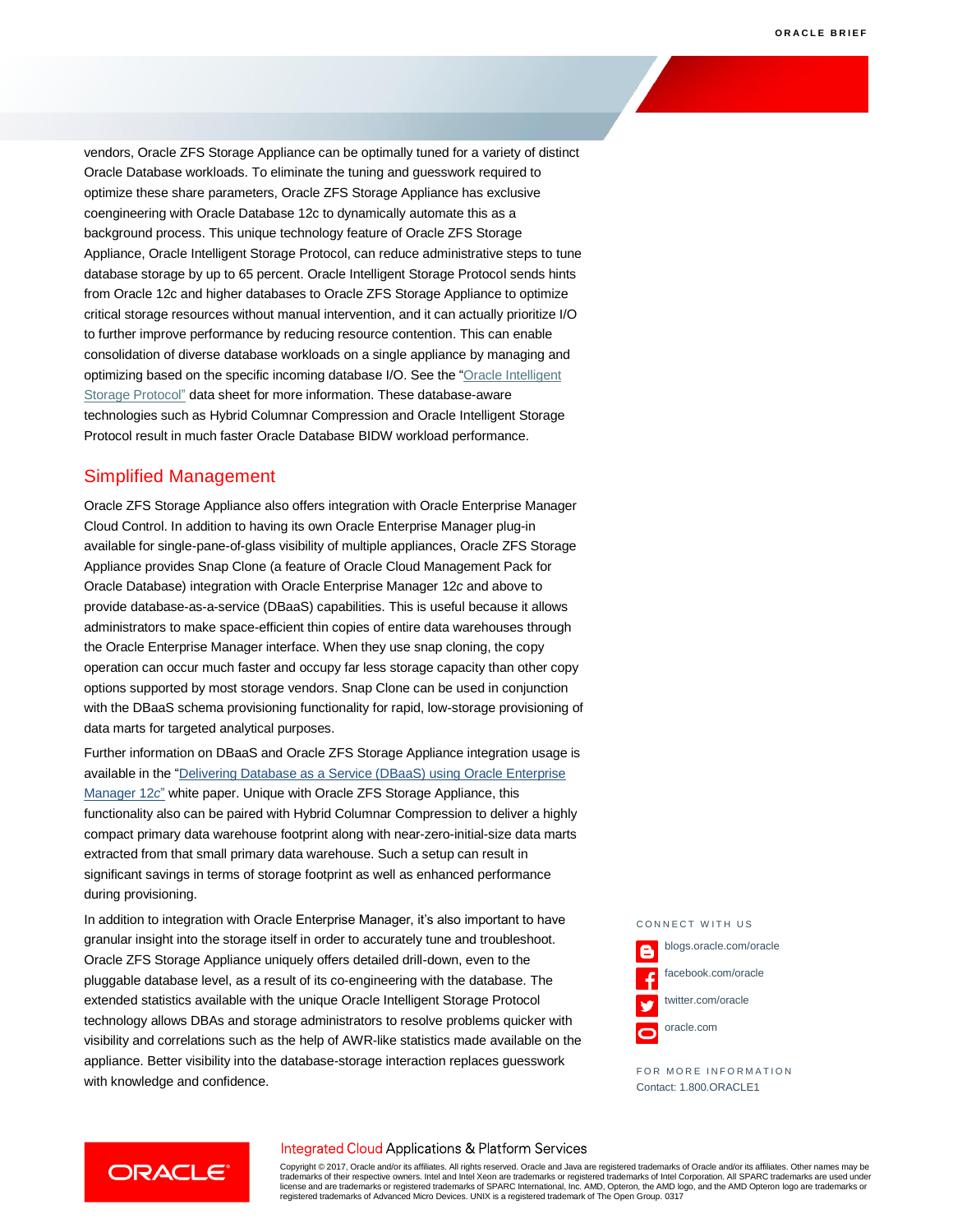Oracle ZFS Storage Appliance offers multiprotocol support for Oracle Database. When Oracle ZFS Storage Appliance is used in conjunction with Oracle Database 11*g* and higher releases, the preferred protocol is Oracle's Direct NFS Client—a highperformance NFS client feature built into Oracle Database. Direct NFS Client avoids inefficiencies inherent in many OS kernel NFS implementations and achieves FC-like performance but with the simplified high availability and the infrastructure and management cost characteristics of an enterprise Ethernet environment. For more about Direct NFS Client, please see the ["Oracle Database 11](http://www.oracle.com/technetwork/articles/directnfsclient-11gr1-twp-129785.pdf)*g* Direct NFS Client" white pape.

While Direct NFS Client is typically implemented over a 10 Gb Ethernet network, 40 Gb InfiniBand is a connectivity option on Oracle ZFS Storage Appliance, making IPoIB with Direct NFS Client a high-performance connectivity option. In addition, block protocols including iSCSI and FC are fully supported and widely used in cases when customers have a management preference for LUNs.

# Integration with Secondary Oracle Database Storage **Workloads**

One of the main benefits of using Oracle ZFS Storage Appliance for BIDW and other primary storage use cases is seamless integration with other Oracle Database storage workloads. With built- in low-footprint snapshot and cloning data services, the primary database can be quickly "copied" with little space and minimal overhead requirements to meet development, test, or QA storage needs. Also, with built-in remote replication plus best practices for Oracle Recovery Manager (Oracle RMAN) and Data Guard, Oracle ZFS Storage Appliance offers a number of options for both disaster recovery and for backups integrated with development and test use cases that are fully compatible with the primary database on Oracle ZFS Storage Appliance. Best practices for Oracle ZFS Storage Appliance are available for all of the following secondary workloads:

- **»** Backup using Oracle Database and Oracle RMAN
- **»** Disaster recovery using Data Guard
- **»** Provisioning development and test workloads from production, backup, or DR databases, including via the Snap Management Utility for Oracle Database feature of Oracle ZFS Storage Appliance (see th[e data sheet](http://www.oracle.com/us/products/servers-storage/storage/nas/snap/smu-datasheet-1903178.pdf) for more information)
- **»** Database consolidation

## **Conclusion**

As engineered storage, Oracle ZFS Storage Appliance provides unique integrations with Oracle Database to streamline management, provide superior efficiency, and accelerate BIDW workloads in ways that are unobtainable by other vendors. Furthermore, Oracle ZFS Storage Appliance's unique combination of a scalable storage operating system, high-throughput system design, intelligent caching and flexible flash/disk/cloud configurations delivers the performance and availability characteristics needed for demanding mixed workload and BIDW environments. Oracle ZFS Storage Appliance is deployed by companies worldwide and proven in Oracle's own data centers, where Oracle ZFS Storage Appliance is used for a variety of database storage workloads. See the white paper, "Oracle ZFS Storage Appliance

CONNECT WITH US blogs.oracle.com/oracle facebook.com/oracle twitter.com/oracle oracle.com

FOR MORE INFORMATION Contact: 1.800.ORACLE1

## Integrated Cloud Applications & Platform Services



Copyright © 2017, Oracle and/or its affiliates. All rights reserved. Oracle and Java are registered trademarks of Oracle and/or its affiliates. Other names may be trademarks of their respective owners. Intel and Intel Xeon are trademarks or registered trademarks of Intel Corporation. All SPARC trademarks are used under<br>license and are trademarks or registered trademarks of SPARC Int